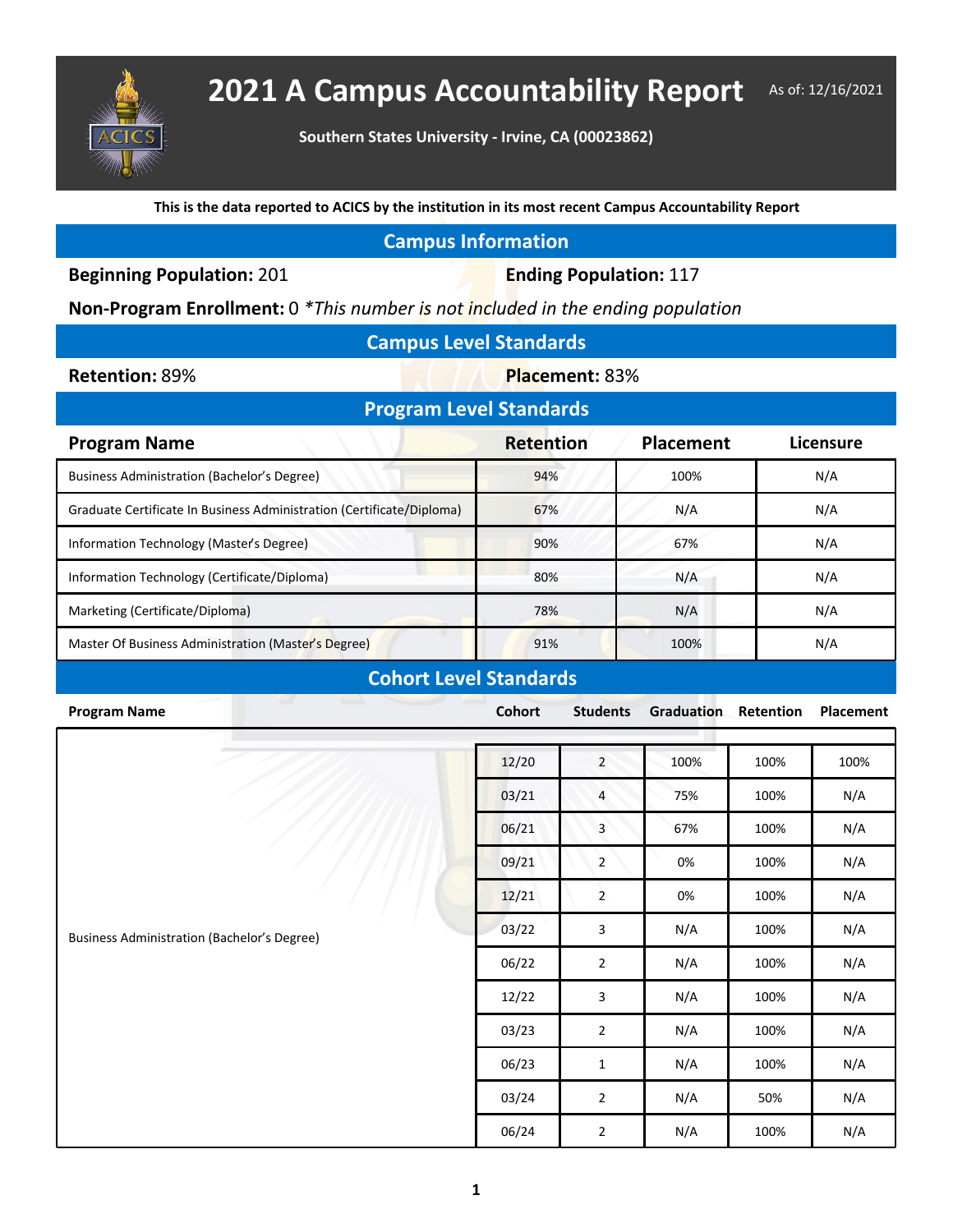| <b>Cohort Level Standards</b>                                         |        |                 |            |           |           |  |
|-----------------------------------------------------------------------|--------|-----------------|------------|-----------|-----------|--|
| <b>Program Name</b>                                                   | Cohort | <b>Students</b> | Graduation | Retention | Placement |  |
| <b>Business Administration (Bachelor's Degree)</b>                    | 09/24  | $\mathbf{1}$    | N/A        | 100%      | N/A       |  |
|                                                                       | 12/24  | $\mathbf{1}$    | N/A        | 100%      | N/A       |  |
|                                                                       | 03/25  | $\mathbf{1}$    | N/A        | 0%        | N/A       |  |
|                                                                       | 06/25  | $\overline{2}$  | N/A        | 100%      | N/A       |  |
|                                                                       | 09/20  | $\overline{2}$  | 0%         | 100%      | N/A       |  |
| Graduate Certificate In Business Administration (Certificate/Diploma) |        |                 |            |           |           |  |
|                                                                       | 03/21  | $\mathbf{1}$    | 0%         | 100%      | N/A       |  |
|                                                                       | 06/21  | $\overline{2}$  | 0%         | 50%       | N/A       |  |
|                                                                       | 06/22  | $\mathbf{1}$    | N/A        | 0%        | N/A       |  |
| Information Technology (Certificate/Diploma)                          | 06/21  | $\mathbf{3}$    | 67%        | 100%      | N/A       |  |
|                                                                       | 06/22  | $\overline{2}$  | N/A        | 50%       | N/A       |  |
|                                                                       |        |                 |            |           |           |  |
|                                                                       | 09/20  | 6               | 100%       | 100%      | 100%      |  |
|                                                                       | 12/20  | $11\,$          | 55%        | 91%       | N/A       |  |
|                                                                       | 03/21  | $\mathbf{1}$    | 0%         | 100%      | N/A       |  |
|                                                                       | 06/21  | $\overline{7}$  | 57%        | 100%      | 50%       |  |
| Information Technology (Master's Degree)                              | 09/21  | $\overline{5}$  | 20%        | 100%      | N/A       |  |
|                                                                       | 12/21  | $\mathbf{1}$    | 0%         | 100%      | N/A       |  |
|                                                                       | 03/22  | 8               | N/A        | 100%      | N/A       |  |
|                                                                       | 06/22  | 12              | N/A        | 83%       | N/A       |  |
|                                                                       | 09/22  | $\sqrt{6}$      | N/A        | 50%       | N/A       |  |
|                                                                       | 12/22  | $\overline{2}$  | N/A        | 100%      | N/A       |  |
|                                                                       | 09/20  | $\mathbf{1}$    | 100%       | 100%      | N/A       |  |
| Marketing (Certificate/Diploma)                                       |        |                 |            |           |           |  |
|                                                                       | 10/20  | $\mathbf{1}$    | 0%         | 0%        | N/A       |  |
|                                                                       | 12/20  | $\mathbf{3}$    | 33%        | 100%      | N/A       |  |
|                                                                       | 03/21  | $\mathbf{3}$    | 0%         | 100%      | N/A       |  |
|                                                                       | 06/21  | $\mathbf{3}$    | 33%        | 67%       | N/A       |  |
|                                                                       | 03/22  | $\overline{4}$  | N/A        | 75%       | N/A       |  |
|                                                                       | 06/22  | $\mathbf{3}$    | N/A        | 67%       | N/A       |  |
| Master Of Business Administration (Master's Degree)                   | 09/20  | $\overline{7}$  | 71%        | 100%      | N/A       |  |